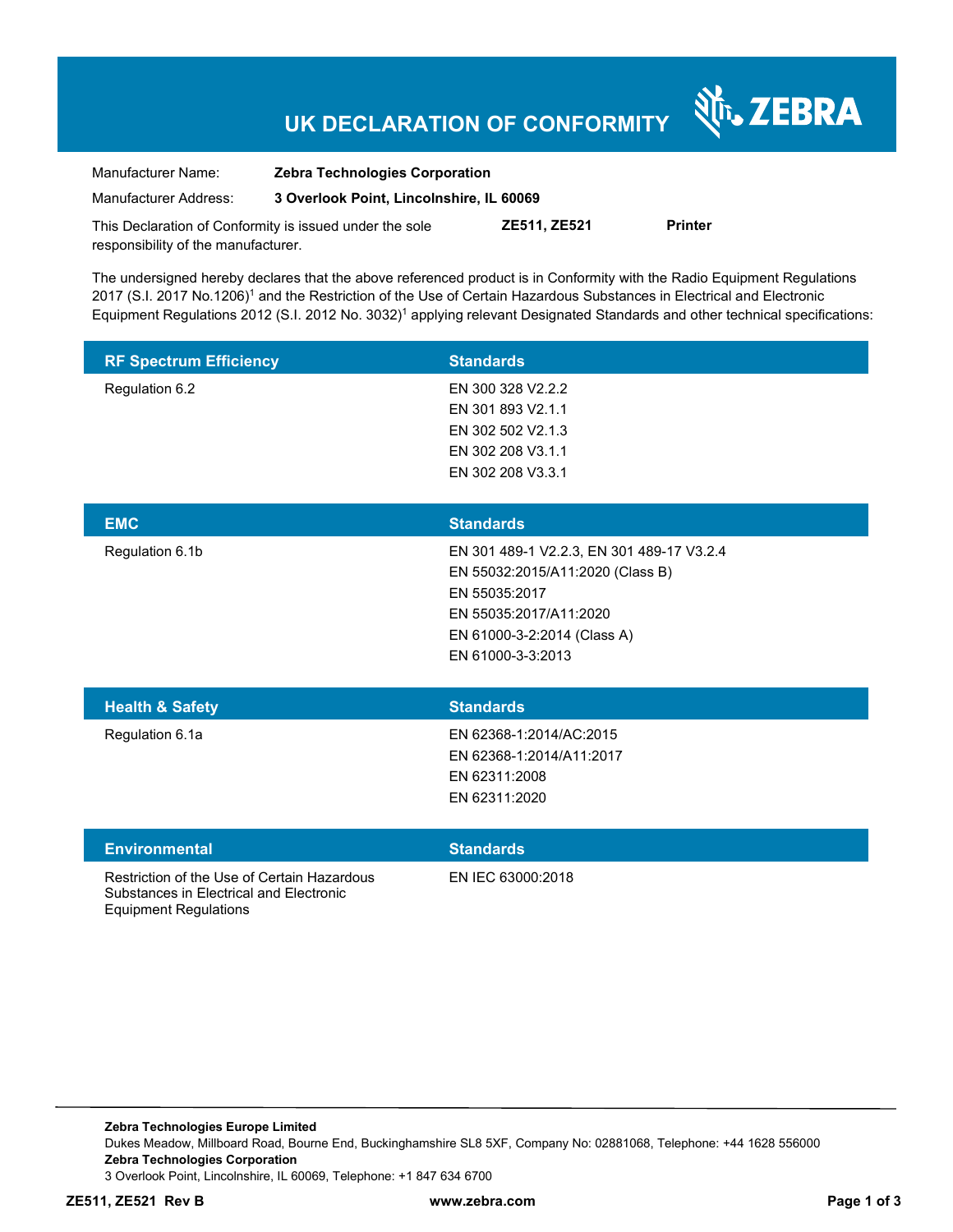### **UK DECLARATION OF CONFORMITY**



With regard to the Radio Equipment Regulations 2017 (S.I. 2017 No.1206)<sup>1</sup>, the conformity assessment procedure referred to in regulation 41(4)(a) and detailed in Schedule 2 has been followed.

 $^{\rm 1}$  As amended by applicable EU withdrawal legislation implemented at the time of issuing this declaration

**Signed on behalf of Zebra Technologies Corporation** 

Cady

*(Authorized Corporate Signature)* Jay Cadiz Rev: B Manager, Compliance Engineering Place: Lincolnshire, USA